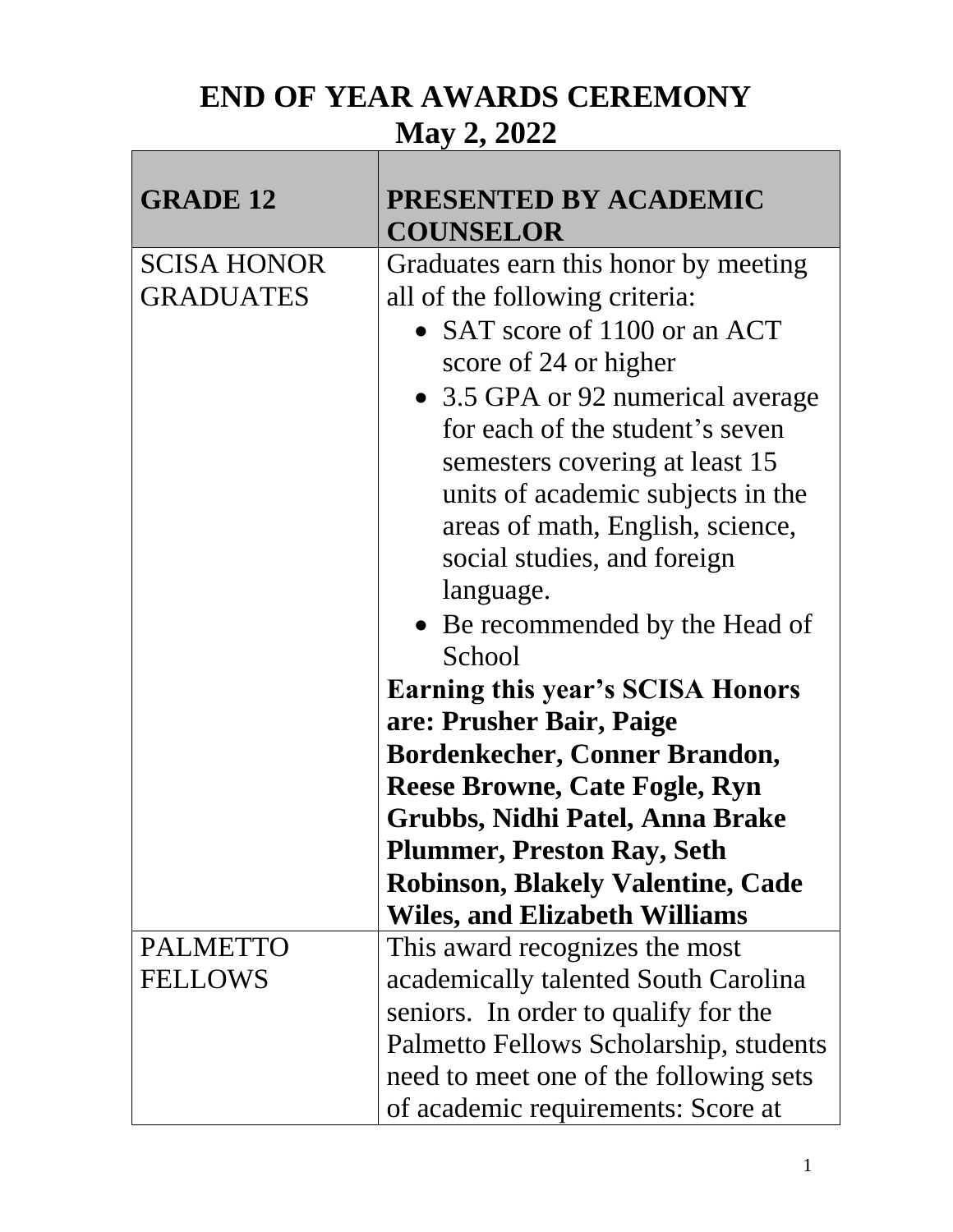|                      | least 1200 on the SAT or a 27 on the      |
|----------------------|-------------------------------------------|
|                      | ACT by the March test administration      |
|                      | date for the Early Award and by the       |
|                      | June national test administration for the |
|                      | late award; earn a minimum 3.50           |
|                      | cumulative GPA; and rank in the top       |
|                      | 6% of the class. OR Score at least        |
|                      | 1400 on the SAT or a 32 on the ACT        |
|                      | and earn a minimum of a 4.00              |
|                      | cumulative GPA.                           |
|                      | This year's Palmetto Fellows Award        |
|                      | is presented to Paige Bordenkecher        |
|                      | and Nidhi Patel.                          |
| <b>JR SERVICE</b>    | The Junior Service League                 |
| <b>LEAGUE</b>        | Distinguished Youth Award is              |
| <b>DISTINGUISHED</b> | presented to one senior for loyalty,      |
| YOUTH                | dedication and service to their school.   |
|                      | The recipient is elected by the staff.    |
|                      | This year this award is presented to      |
|                      | <b>Blakely Valentine.</b>                 |
|                      |                                           |
| <b>Grade 11</b>      | PRESENTED BY ACADEMIC                     |
|                      | <b>COUNSELOR</b>                          |
| <b>COKER</b>         | <b>Coker University's Junior Scholars</b> |
| <b>UNIVERSITY</b>    | Program recognizes current juniors        |
| <b>JUNIOR</b>        | who rank in the top 30 percent of their   |
| <b>SCHOLARS</b>      | high school classes and have a            |
| <b>PROGRAM</b>       | minimum GPA of 3.0, and have a            |
|                      | minimum of 1100 on the SAT or a           |
|                      | minimum of 24 on the ACT. These           |
|                      | recipients are Rebecca Ann Fairey,        |
|                      | James Williams, Lane Inabinet, and        |
|                      | <b>John Wren Best.</b>                    |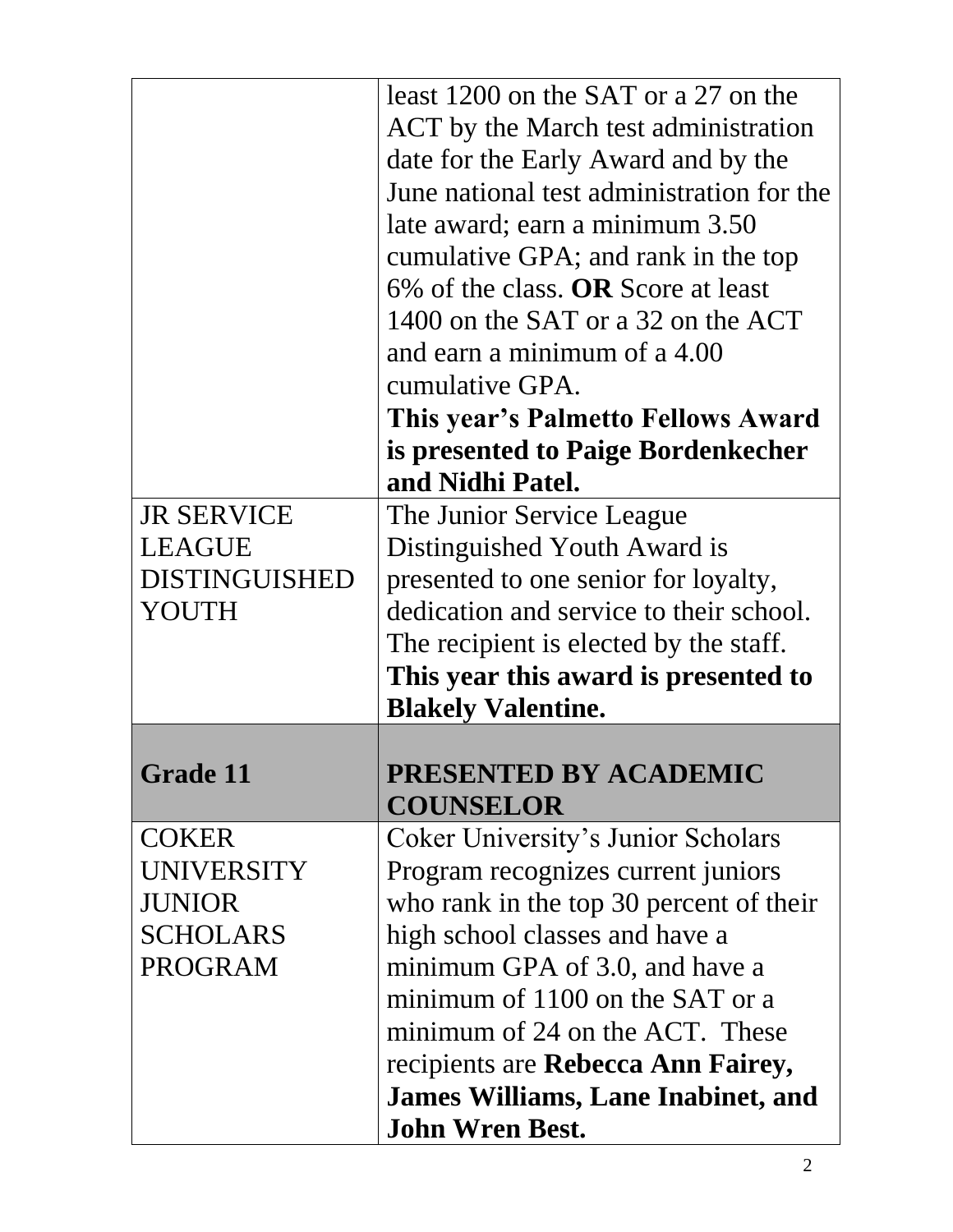| <b>CONVERSE</b>     | Converse presents this award to ten      |
|---------------------|------------------------------------------|
| <b>SCHOLARS</b>     | young women and men in the junior        |
|                     | class who maintain a 3.5 weighted        |
|                     | GPA or higher. This year's recipients    |
|                     | are Rebecca Ann Fairey, James            |
|                     | <b>Williams, Corey Reynolds, WeiMin</b>  |
|                     | <b>Yang, Lane Inabinet, Hallie</b>       |
|                     | <b>Fanning, Campbell Delaney, John</b>   |
|                     | <b>Wren Best, Forrest Sutcliffe, and</b> |
|                     | <b>Haven Walters.</b>                    |
| <b>LANDER</b>       | To be considered for this award,         |
| <b>UNIVERSITY</b>   | students should rank in the top 20       |
| <b>JUNIOR</b>       | percent of their junior class, and score |
| <b>FELLOWS</b>      | a minimum of 25 on the ACT, or 1200      |
|                     | on the new SAT or PSAT and have at       |
|                     | least a 3.5 GPA, and exemplify           |
|                     | leadership in both academics and co-     |
|                     | curricular activities. This award is     |
|                     | presented to <b>James Williams.</b>      |
| <b>PRESBYTERIAN</b> | Presbyterian College Fellows Award       |
| COLLEGE             | recognizes high school juniors who       |
| FELLOWS             | have demonstrated superior academic      |
| <b>AWARD</b>        | achievement and potential for future     |
|                     | success. The \$4,000 scholarship         |
|                     | awards \$1,000 annually for four years   |
|                     | of study at Presbyterian College.        |
|                     | These students must meet two of the      |
|                     | following criteria: must be ranked in    |
|                     | the top 10 percent of the current junior |
|                     | class, one or more of the following:     |
|                     | PSAT score of 1100 or higher, SAT        |
|                     | score of 1100 or higher, ACT             |
|                     | Composite score of 22 or higher or       |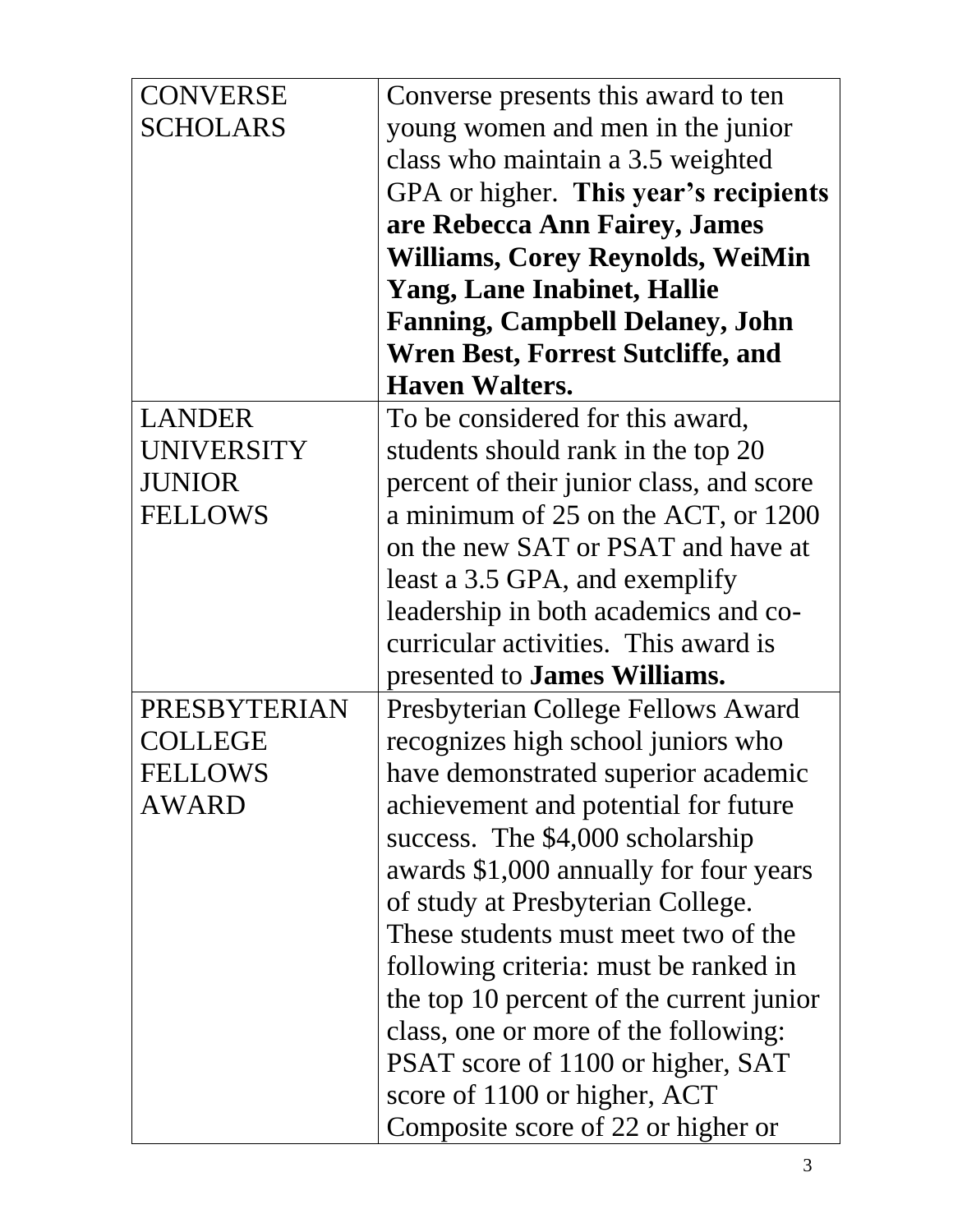|                       | have a weighted GPA of 3.5 or more.        |
|-----------------------|--------------------------------------------|
|                       | This award goes to John Wren Best,         |
|                       | Rebecca Ann Fairey, Jack Hunter,           |
|                       | <b>Lane Inabinet, and James Williams.</b>  |
| <b>UPSTATE JUNIOR</b> | USC Upstate recognizes outstanding         |
| <b>SCHOLARS</b>       | high school juniors throughout South       |
|                       | Carolina to honor academic                 |
|                       | achievements and community service.        |
|                       | Ranked in the top 25% of their class       |
|                       | and have an overall high school GPA        |
|                       | of 3.0 or higher, and participate in       |
|                       | extracurricular activities at school or in |
|                       | the community. These students are          |
|                       | <b>Rebecca Ann Fairey, James</b>           |
|                       | <b>Williams, Corey Reynolds, WeiMin</b>    |
|                       | <b>Yang, Lane Inabinet, Hallie</b>         |
|                       | <b>Fanning, and Campbell Delaney.</b>      |
| <b>PALMETTO</b>       | This award is sponsored by the             |
| <b>GIRLS STATE</b>    | American Legion Posts from towns           |
|                       | throughout Orangeburg County and           |
|                       | presented to girls in their junior year    |
|                       | who demonstrate the following              |
|                       | characteristics: leadership ability,       |
|                       | interest in government, character,         |
|                       |                                            |
|                       | maturity, honesty, scholarship,            |
|                       | cooperativeness, and desire to             |
|                       | participate. This year's delegates         |
|                       | <b>Campbell Delaney, Rebecca Ann</b>       |
|                       | <b>Fairey, and Lane Inabinet.</b>          |
| <b>PALMETTO</b>       | This award is sponsored by the             |
| <b>BOYS STATE</b>     | <b>American Legion Posts from towns</b>    |
|                       | throughout Orangeburg County and           |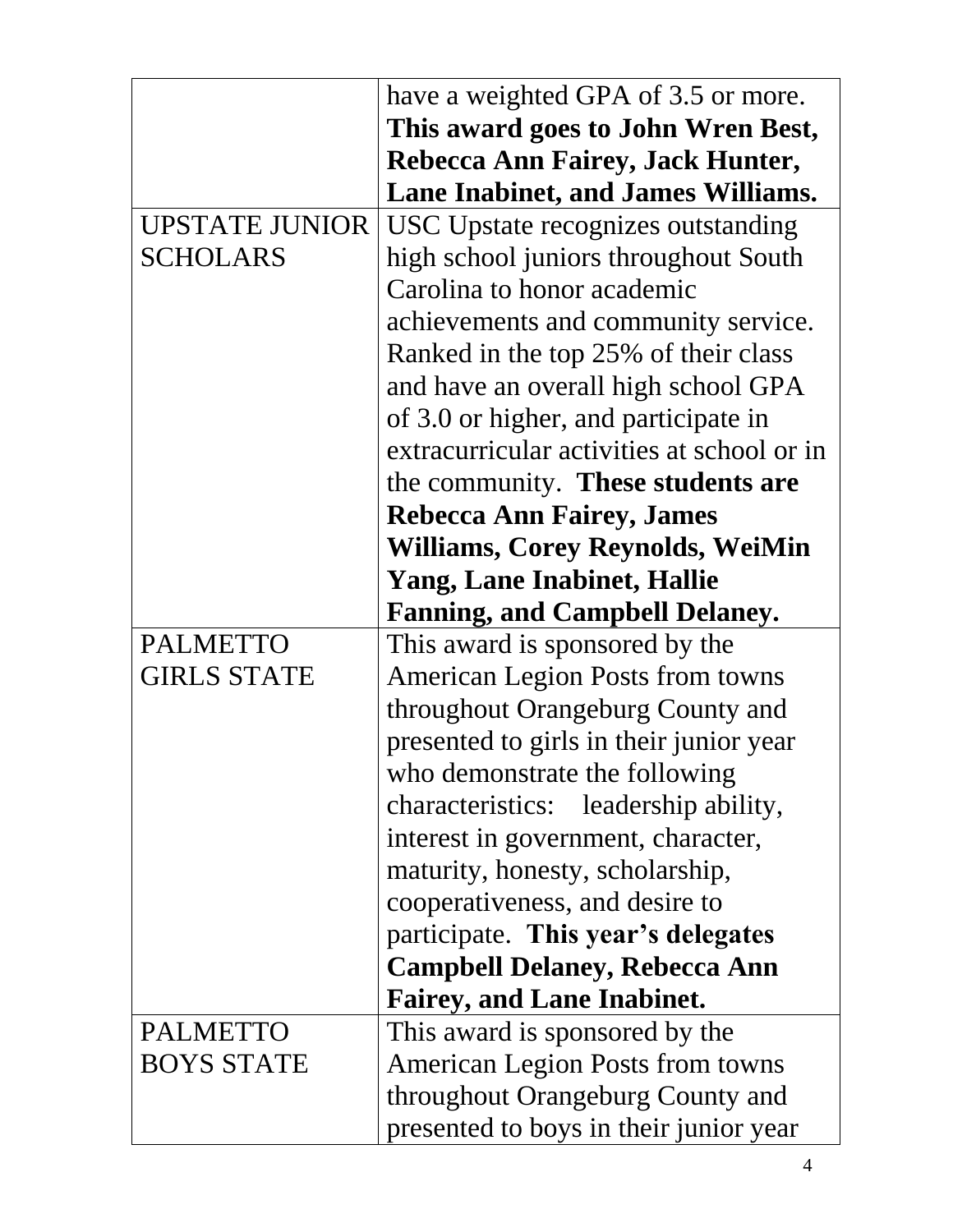|                                        | who demonstrate the following                              |
|----------------------------------------|------------------------------------------------------------|
|                                        | characteristics: leadership ability,                       |
|                                        | interest in government, character,                         |
|                                        | maturity, honesty, scholarship,                            |
|                                        | cooperativeness, and desire to                             |
|                                        | participate. This year's recipients are                    |
|                                        | <b>James Paul Williams (delegate) and</b>                  |
|                                        | <b>Corey Reynolds (alternate).</b>                         |
| <b>NHS AWARDS Presented by Sponsor</b> |                                                            |
| <b>GRADUATION</b>                      | To be considered, the student must                         |
| <b>MARSHALS</b>                        | have attended Orangeburg Prep in the                       |
|                                        | $9th$ , 10 <sup>th</sup> , and 11th grades. Eligibility is |
|                                        | determined on the basis of a                               |
|                                        | cumulative grade point average of 4.0                      |
|                                        | and is ranked in the top 12 of their                       |
|                                        | class. These juniors include Rebecca                       |
|                                        | <b>Ann Fairey, James Paul Williams,</b>                    |
|                                        | <b>Corey Scott Reynolds, WeiMin</b>                        |
|                                        | <b>Yang, Lane Carrigg Inabinet,</b>                        |
|                                        | <b>Campbell Elizabeth Delaney, John</b>                    |
|                                        | <b>Wren Best, Christopher Forrest</b>                      |
|                                        | <b>Sutcliffe, Haven Nicole Walters,</b>                    |
|                                        | <b>Matthew Leland Gleaton, Abigail</b>                     |
|                                        | <b>Lyn Pantaleon, and Joni Marie</b>                       |
|                                        | Holstad.                                                   |
|                                        |                                                            |
| <b>GRADE 10</b>                        | PRESENTED BY GUIDANCE                                      |
| <b>AWARDS</b>                          | <b>COUNSELOR</b>                                           |
|                                        |                                                            |
| <b>HUGH O'BRIAN</b>                    | This award is given to a current                           |
| LEADERSHIP                             | sophomore that has been identified by                      |
| AWARD                                  | the faculty as a leader within his/her                     |
|                                        | class. This award is presented to                          |
|                                        |                                                            |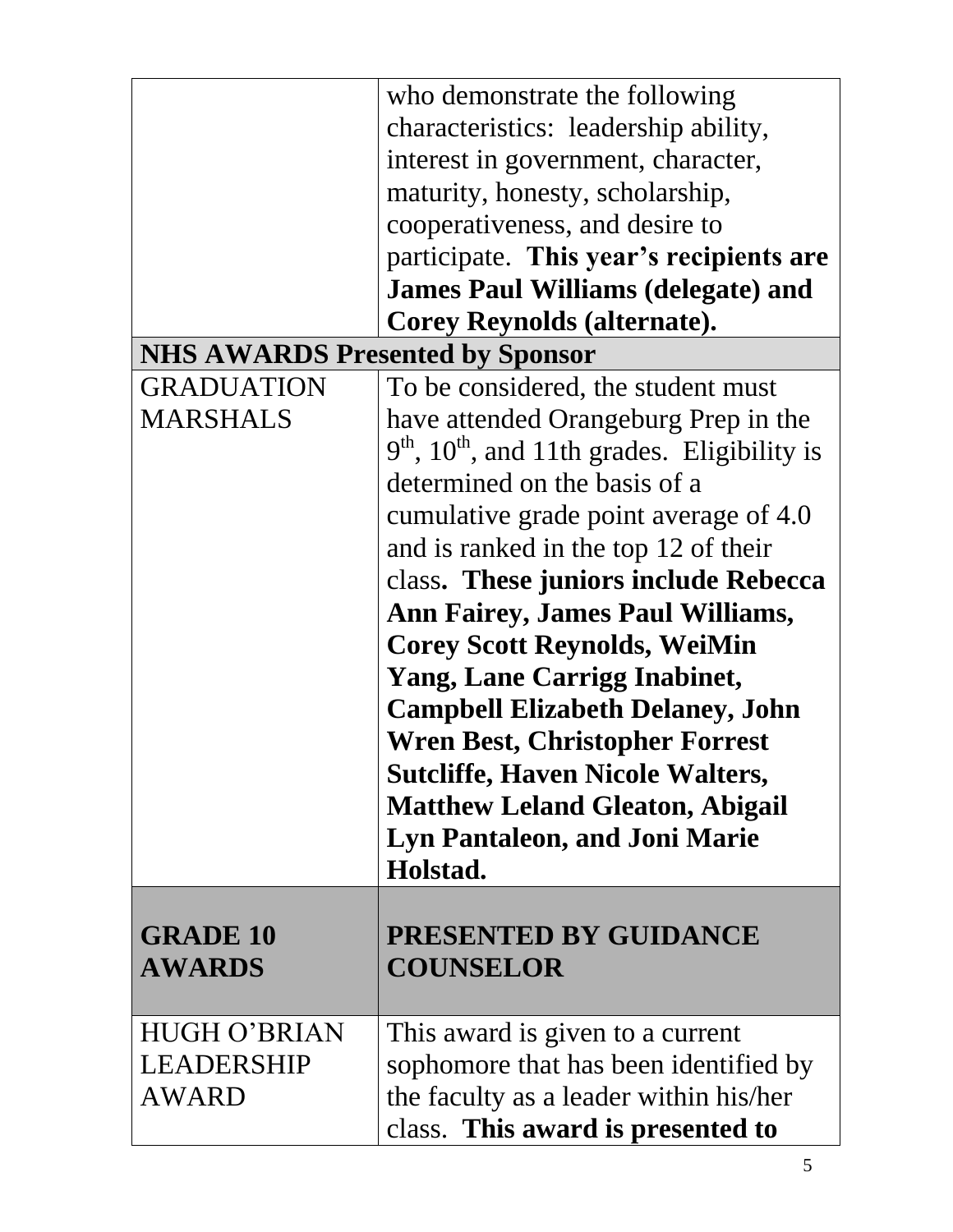|                                           | <b>Katherine Lambrecht and Davis</b><br>Turner.                                                                                                                                                                                                                                                                                                                                                                                                              |
|-------------------------------------------|--------------------------------------------------------------------------------------------------------------------------------------------------------------------------------------------------------------------------------------------------------------------------------------------------------------------------------------------------------------------------------------------------------------------------------------------------------------|
| <b>GRADE 9</b><br><b>AWARDS</b>           |                                                                                                                                                                                                                                                                                                                                                                                                                                                              |
| <b>HOBY CLeW</b>                          | Students who are nominated for the<br><b>Hugh O'Brian Community Leadership</b><br>Workshop will attend a seminar<br>designed to inspire high school<br>freshman to become effective and<br>ethical leaders in their home, school,<br>workplace, and community by<br>instilling students the importance of<br>innovative thought, volunteerism,<br>community service, and social<br>responsibility. This year's recipient is<br><b>Lily-Katherine Felkel.</b> |
|                                           | <b>HEAD OF SCHOOL AWARDS PRESENTATIONS</b>                                                                                                                                                                                                                                                                                                                                                                                                                   |
| WANNAMAKER<br>AND WALLACE<br>SCHOLARSHIPS | These awards are selected by the<br>faculty and are presented annually to<br>girls or boys. These are partial tuition<br>scholarships. Students who receive<br>these awards demonstrate the following<br>characteristics: scholarship, character,<br>citizenship, service to school,<br>dependability and cooperation. This<br>year's recipients are:                                                                                                        |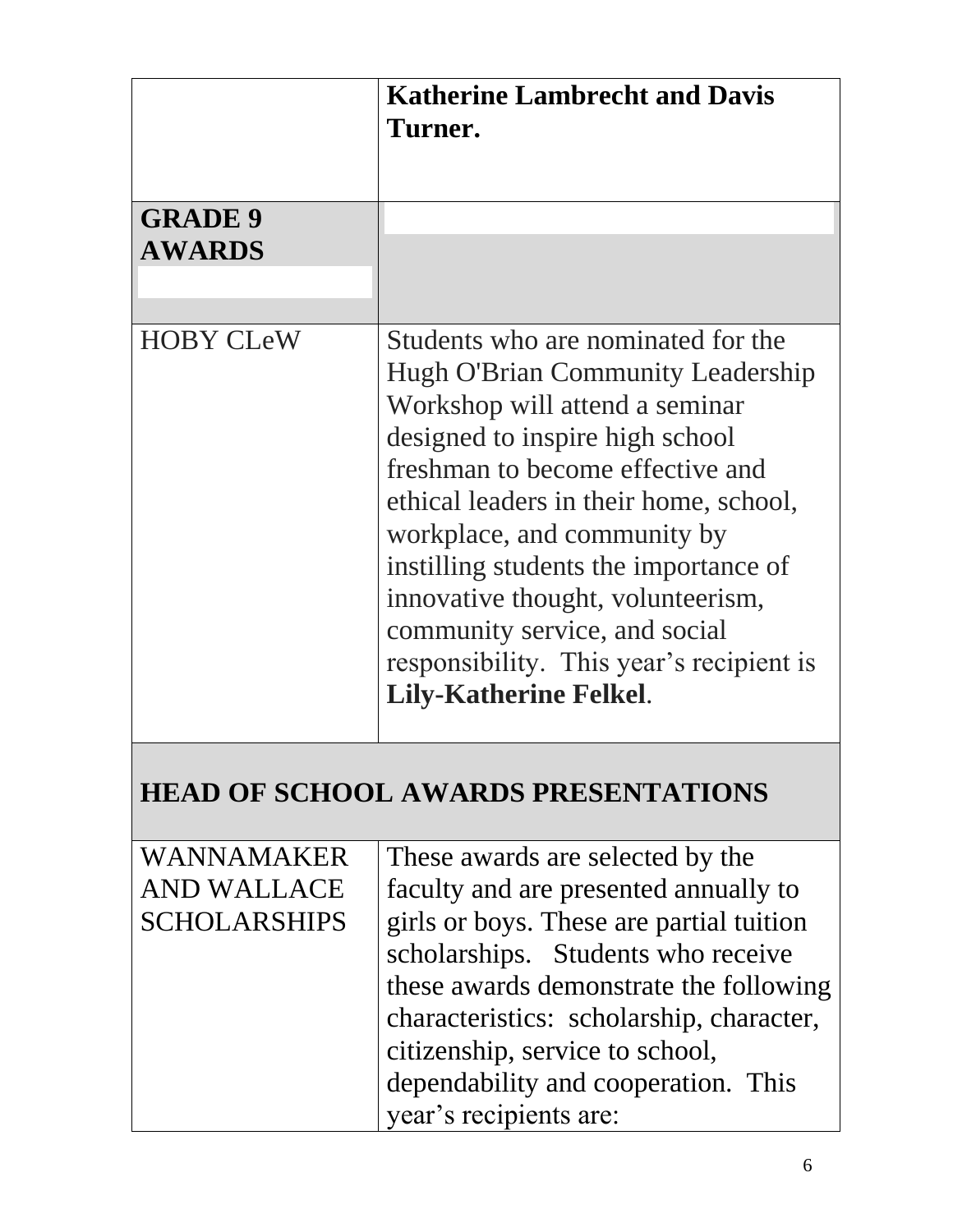|                    | <b>Tommy Wannamaker (rising</b><br>seniors): Rebecca Ann Fairey and<br><b>Hallie Fanning</b><br><b>Robert Boyd Wannamaker (rising)</b><br>junior): Anna Katherine Evatt and<br><b>Davis Turner</b><br><b>Angie Rae Bryant (rising</b><br>sophomore) Rheney Bates and<br><b>James Smith</b>                                                                      |
|--------------------|-----------------------------------------------------------------------------------------------------------------------------------------------------------------------------------------------------------------------------------------------------------------------------------------------------------------------------------------------------------------|
| <b>TREY NOLL</b>   | Each year since 2007, a deserving high                                                                                                                                                                                                                                                                                                                          |
| <b>SCHOLARSHIP</b> | school student has been awarded the<br>Trey Noll Memorial Scholarship. This<br>scholarship will go to a rising junior.<br>The scholarship is given to a student<br>who best epitomizes the strongest<br>character traits of Trey Noll which<br>include being respectful and having a<br>strong work ethic.<br>This year's recipient is Kylee<br><b>Bonnette</b> |
| Mr. & Miss Indian  | Every year Orangeburg Prep elects two                                                                                                                                                                                                                                                                                                                           |
| Award              | senior students to represent the school                                                                                                                                                                                                                                                                                                                         |
|                    | and Mr. and Miss Indian. This is not                                                                                                                                                                                                                                                                                                                            |
|                    | merely a popularity contest, but is<br>based on several factors including                                                                                                                                                                                                                                                                                       |
|                    | scholarship, character, and                                                                                                                                                                                                                                                                                                                                     |
|                    | contributions to the greater good of our                                                                                                                                                                                                                                                                                                                        |
|                    | school.                                                                                                                                                                                                                                                                                                                                                         |
|                    | This year we have elected                                                                                                                                                                                                                                                                                                                                       |
|                    | as Miss Indian Nidhi Patel and                                                                                                                                                                                                                                                                                                                                  |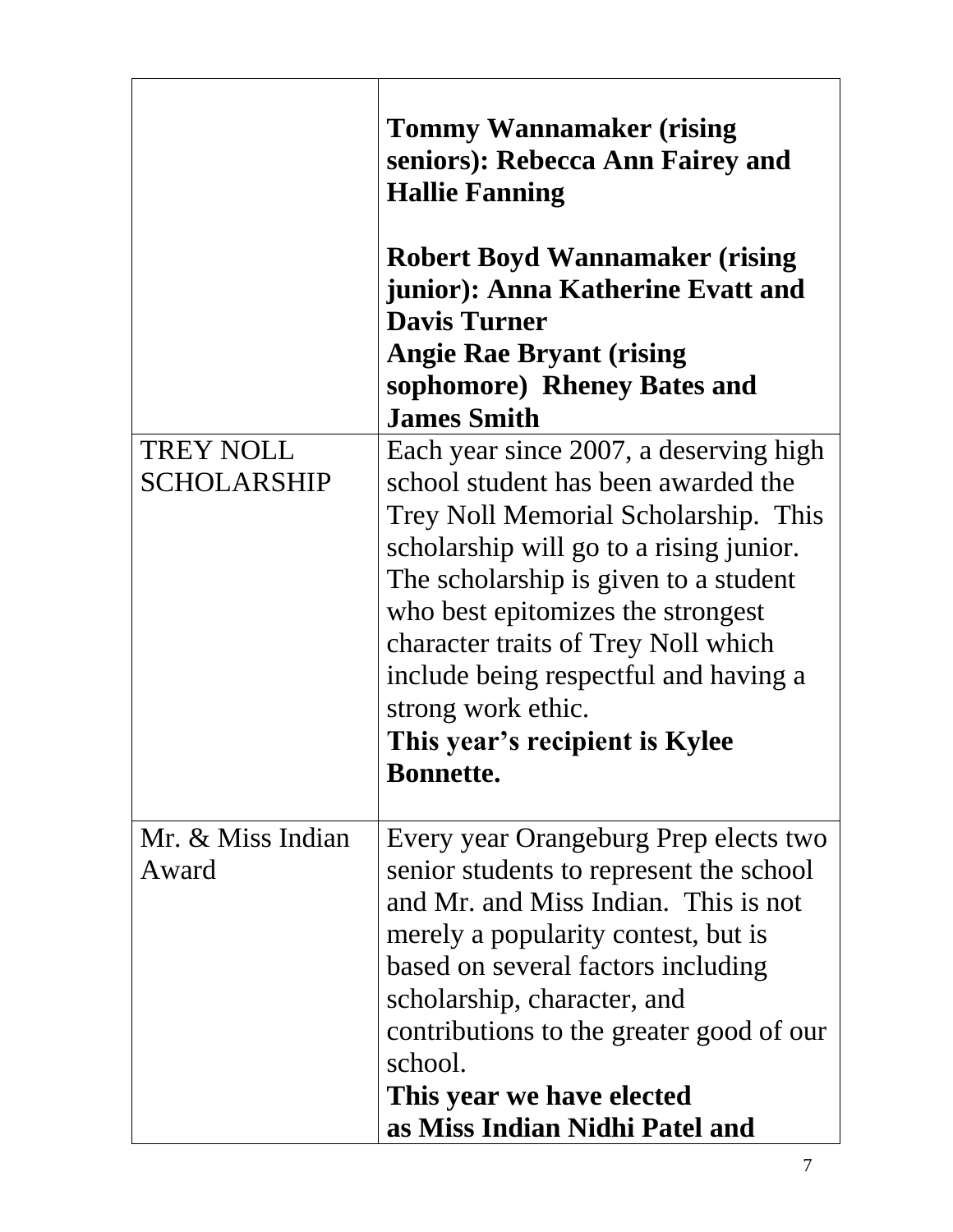|              | as Mr. Indian Nic Rivas.                |
|--------------|-----------------------------------------|
| <b>TOMMY</b> | The highest award any student can       |
| WANNAMAKER   | attain at Orangeburg Preparatory        |
| <b>AWARD</b> | School is the Tommy Wannamaker          |
|              | Award. This award is presented          |
|              | annually to a senior boy or girl and is |
|              | selected by the faculty based on        |
|              | outstanding scholarship, leadership,    |
|              | character, and citizenship.             |
|              | This year's recipient is Nidhi Patel.   |
|              |                                         |

| <b>SCISA SCHOLAR</b> | This award is given to students who          |
|----------------------|----------------------------------------------|
| <b>ATHLETE</b>       | letter in at least two varsity sports        |
| <b>AWARD</b>         | during the current school year and           |
|                      | must maintain the honor roll status          |
|                      | for the first three quarters of the          |
|                      | school year. The following students          |
|                      | have met this criteria:                      |
|                      | 9 <sup>TH</sup> GRADE: Graysen Garrick,      |
|                      | <b>Abby Seaton, Elizabeth Allen</b>          |
|                      | <b>Brailsford, Lily-Katherine Felkel,</b>    |
|                      | <b>Aniyah Greene</b>                         |
|                      | 10 <sup>th</sup> GRADE: Austin Hall, Colston |
|                      | <b>Thomas, Ramsey Albergotti, Addison</b>    |
|                      | <b>Browne, Jacob R. Smith, Bradin</b>        |
|                      | Williams, Anna Katherine Evatt,              |
|                      | <b>Katherine Lambrecht, Harris</b>           |
|                      | Holstein, Averi Evans                        |
|                      |                                              |
|                      | 11 <sup>th</sup> GRADE: Addison O'Cain,      |